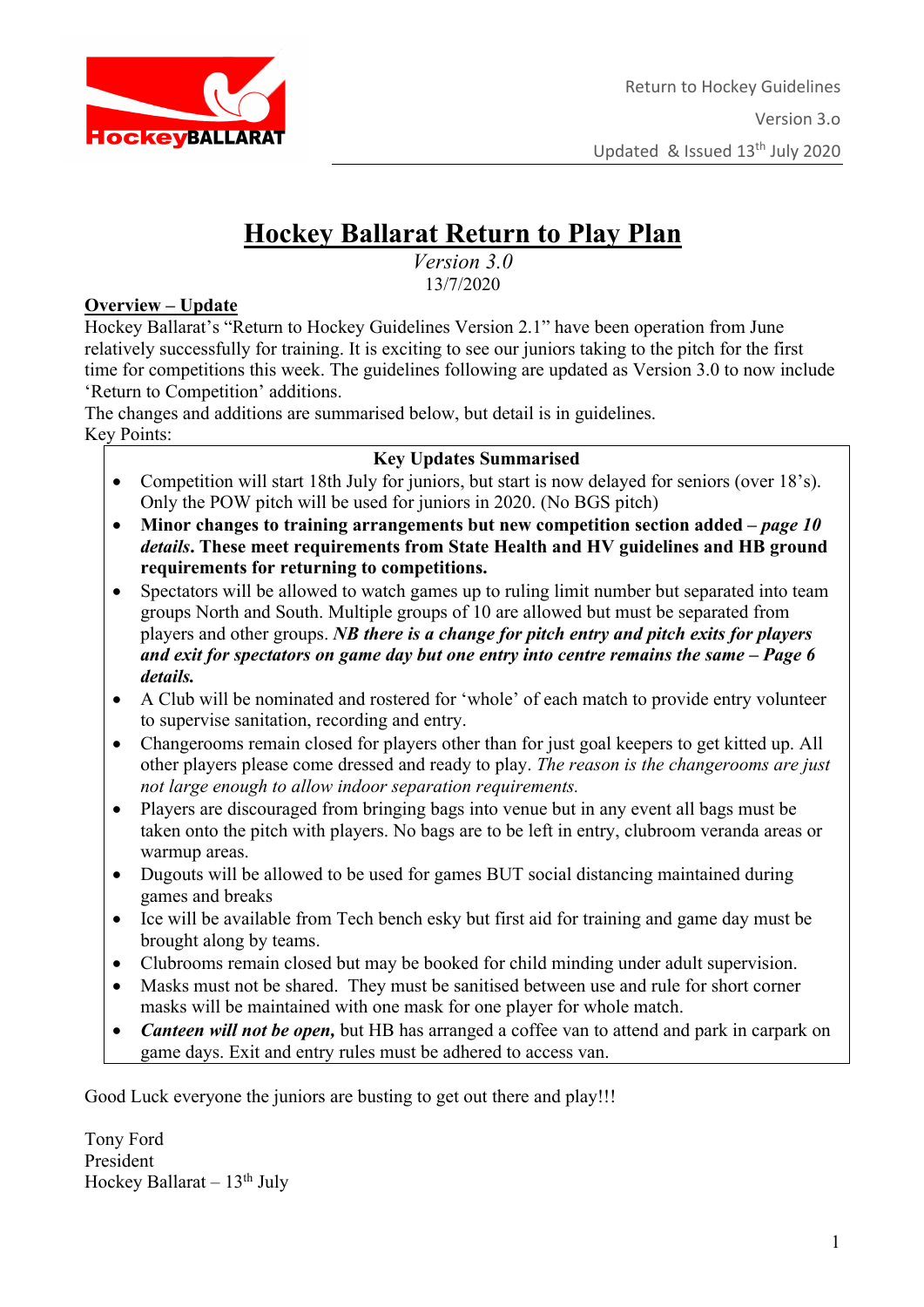

# **Hockey Ballarat's – "Return to Hockey Guidelines"**

*Version 3.0*

### **General Overview**

These "Hockey Ballarat Return to Hockey" guidelines are based on recommended guidelines provided by Hockey Victoria taking into account the health guidelines, the AIS return to play documents, National Principles and other associations developed and operating guidelines (Appendices 2,3,4).

### **General Health**

The guidelines are being implemented to increase safety of participants from COVID - 19 and to meet Health Department and government guidelines.

## **COVIDSafe App**

We encourage the Hockey Community in Ballarat to download the COVID Safe app. The COVIDSafe app helps find close contacts of COVID-19 cases. The app helps state and territory health officials to quickly contact people who may have been exposed to COVID-19.

It is important to reiterate the health messages around COVID-19:

COVID-19 affects different people in different ways. Most infected people will develop mild to moderate symptoms.

Common symptoms include:

- Fever.
- Tiredness.
- Dry Cough.

Some people may experience:

- Aches and Pains.
- Nasal Congestion.
- Runny Nose.
- Sore Throat.
- Diarrhoea.

On average it takes 5–6 days from when someone is infected with the virus for symptoms to show, however it can take up to 14 days.

*If you have or have been in contact with someone who has the above symptoms or have any of these symptoms within the last 14 days, you are asked not to attend the POW venue for your training session or game. It is a Health and Government* 

*recommendation you are tested for coronavirus if you exhibit these symptoms. It is a requirement you self -isolate until test results are returned negative.*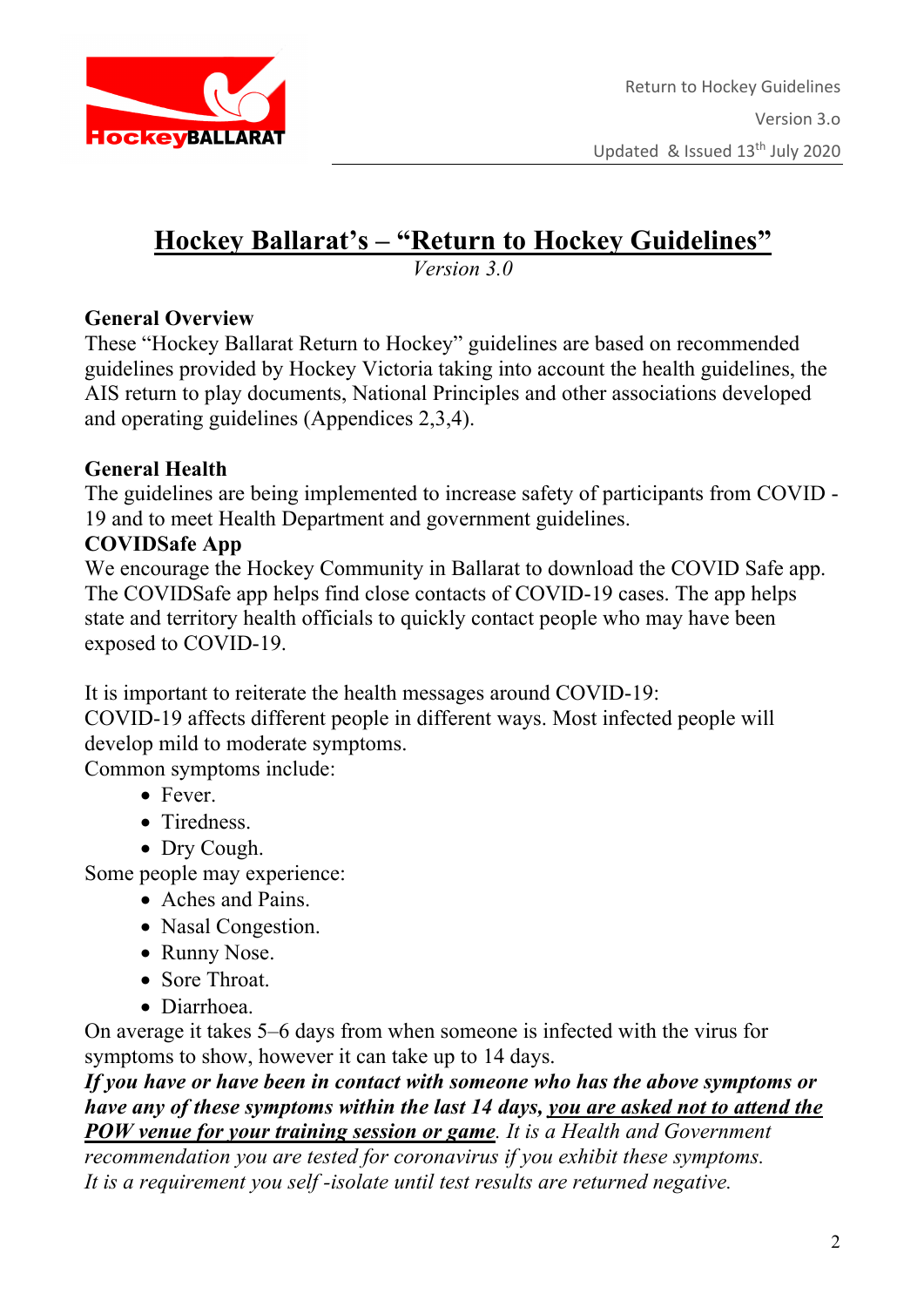

### **Reporting**

If you suspect you may have the coronavirus disease (COVID-19) call the dedicated hotline – open 24 hours, 7 days - **1800 675 398.** 

If any member tests positive for COVID-19 you should contact your Club President, Vic Health and the Chief Public Health Officer will co-ordinate a response with contact tracing activities and the Club must follow their advice.

Members who have tested positive for COVID-19 cannot to attend POW park to attend hockey until such time as a medical certificate provides confirmation the member has satisfactorily recovered and tested negative.

## **Movement in an out of POW Park Facilities and Pitch**

The following is set out to control access in and out of POW park facility and pitch. *In the first instance there is to be no access to venue at any time unless attending a sanctioned training, competition or involved in sanctioned work. This means no casual use of ground, no jumping fence or using a known key for unofficial trainings. Clubs must ensure and police this as will HB.*

- Clubs have allotted times for training and will manage access during this time.
- On Competition days will be managed by the Nominated club for the whole of a particular match
- Bookings for other times may be made by Clubs or Westvic (eg) Saturday/Sunday) through website as per standard.
- No individuals or other groups will be allowed bookings. The key will not be available for pickup. Clubs have access keys which must be strictly controlled by Clubs and Westvic.

Movement in and out of Venue

- Access to POW facility will be via one point only. Entry will be via alleyway between clubrooms and changeroom buildings.
- On game days: Exit will be via pedestrian gate for South Group Players and spectators located on Aquatic Centre side of club rooms. Exit for Northern Group Players and spectators will be via most Northern club room door and then directly to door opposite to Carpark on game day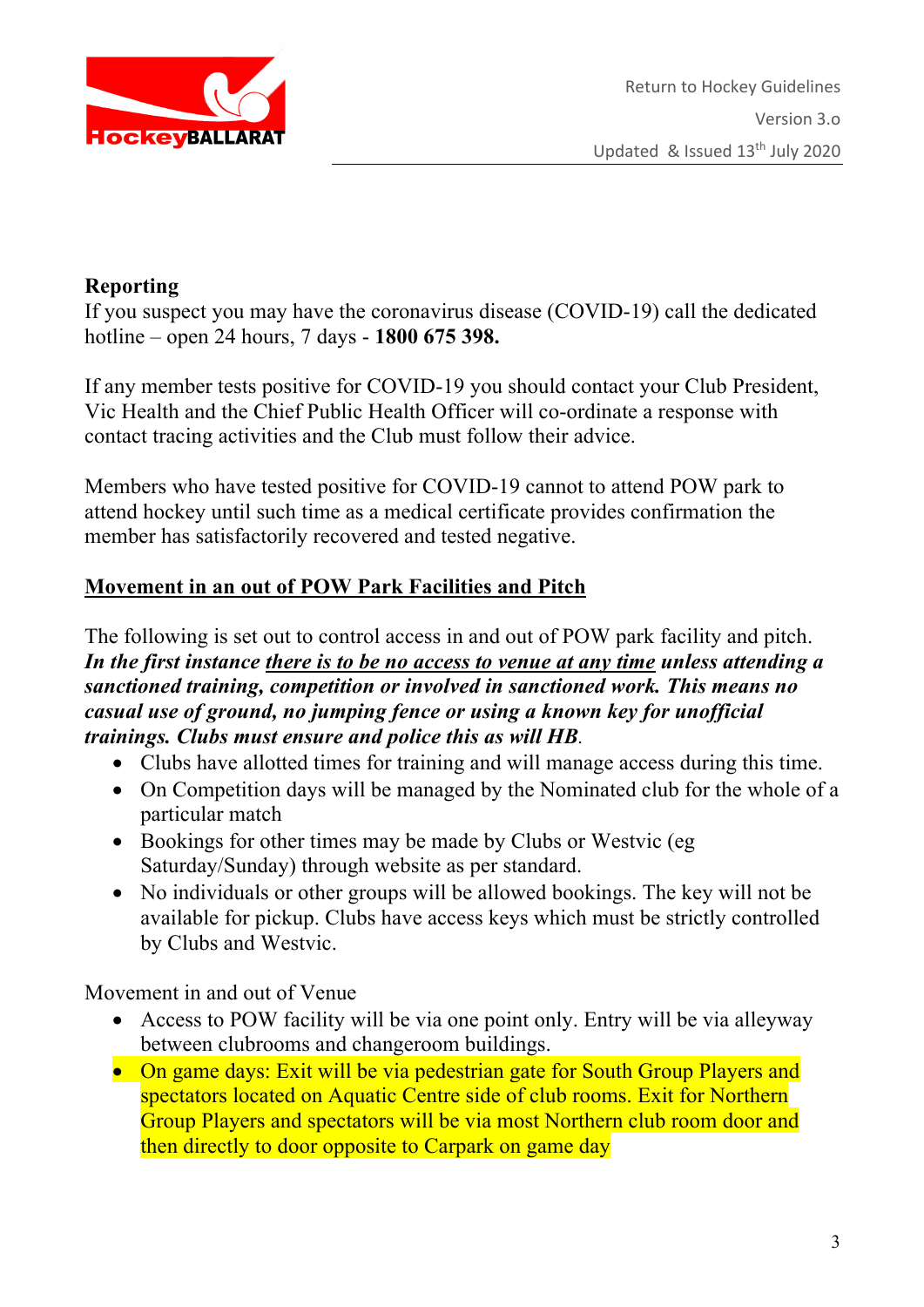

- On training days: Exit will be via pedestrian gate at Aquatic end of changerooms
- Clubs and nominated team must ensure that catering to multiple groups does not create an unnecessary risk of people congregating (e.g. at entrances or exits, near toilets or in carparks or other nearby areas). For example, a group waiting for the next session or game should remain in their cars until they can enter the facility.
- Venue entry and exit will be marked with clear social distancing markings and signage
- Upon arrival at POW Park **all entrants including spectators** must sign in at entry to the venue.
	- $\overline{\circ}$  HB will provide a table and folder with template in the entry way, but social distancing must be maintained before and after signing in.
	- o Alternatively, a list of players from the club booked to attend that particular group/game may be Confirmed and placed in folder
	- o All spectators must sign in before moving to their allotted north or south zone after hand sanitising.
- Club appointed COVD Officers are responsible for adherence to these guidelines including training of volunteers
- Nominated Clubs must provide a volunteer to be in this entry way to control these access rules for both training and games:
	- o to oversee this process, ensure social distancing and moving spectators away and into nominated areas after registering
	- o They will, during whole session, control entry limiting entry to people attending just that session or game.
	- o operate lighting

o ensure session (training and game) cleaning requirements are completed Details to be collected include:

- o Date of entry
- o First name and surname
- o Phone number
- o Time in
- o Time out
- o Club & team, group name
- o Whether they have covid ap installed

These records will be made available to State Health Dept in the event of a case being confirmed and will allow contact tracing. However, all records will be stored securely and disposed of after the nominated period of 4 weeks to meet privacy requirements.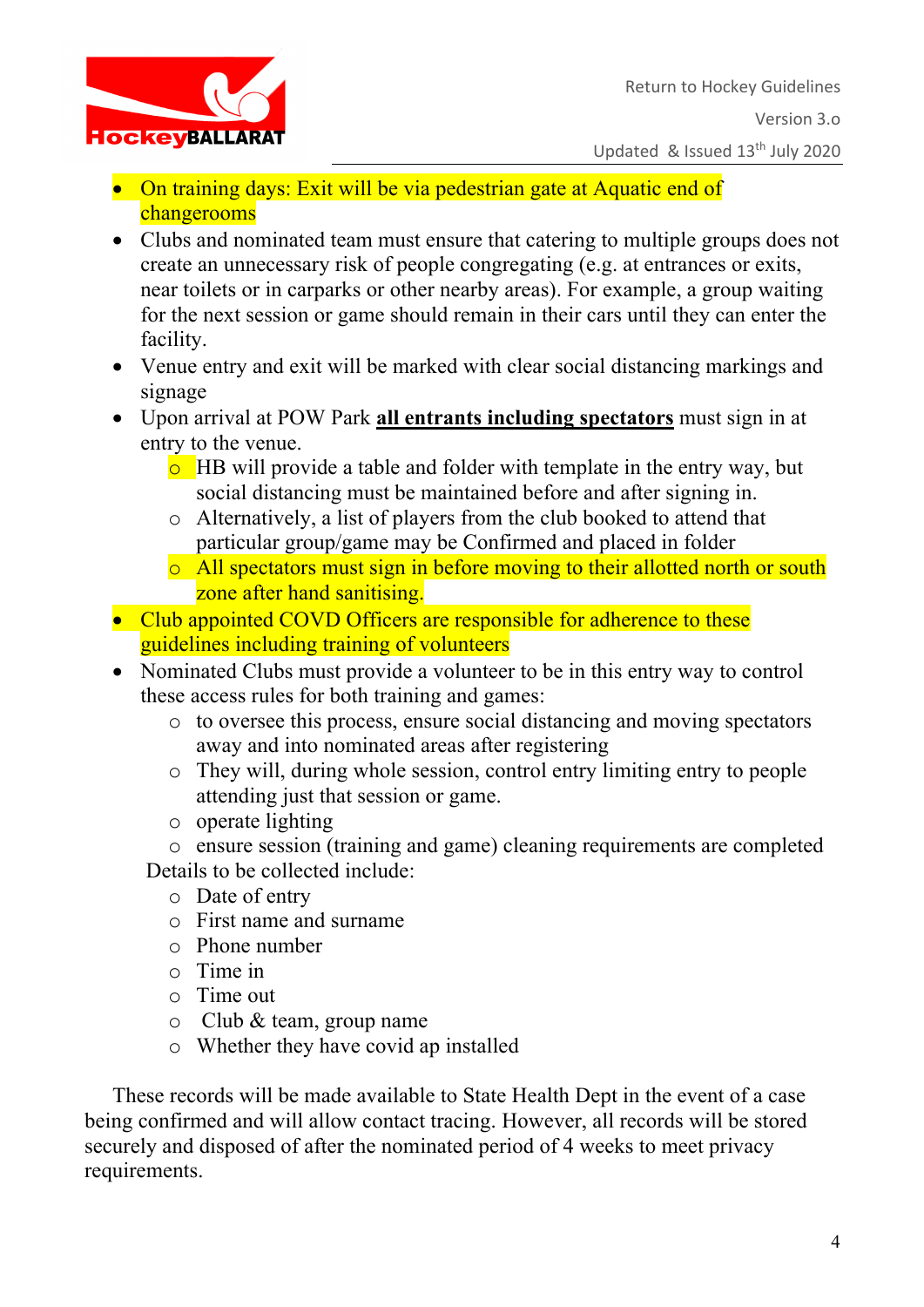

• Hand sanitising stations are located at this point and all entrants must sanitise hands before and after signing in.

Entry onto Pitch

- Nominated team and Clubs will ensure players and spectators disperse north and south of entry to the designated and marked marshalling areas while maintaining social distancing while waiting to enter pitch or watch game.
- A whiteboard on game days in entry will indicate which area the team and supporters will use.
- Spectators, where practicable, should not enter facility until close to allotted game time then disperse along fence into their team zones and so as not to congregate and to allow social distancing.
- The two groups or teams must be separated at this time, so clubs must have prearranged group participants before entry.
- The 2 training or playing groups will be designated
	- o 1. North Group (Croquet end)
	- o 2. South Group (Aquatic Centre end)

## *The players on entry to the facility before a game will move to small warmup surfaces at their allotted end designated on whiteboard.*

- Players are discouraged from bringing bags or kit into POW. Where possible leave in car and be ready to play. Goalies with gear will be allowed in centre 20 minutes early to kit up but with no one else and preferably they will kit up at their car. All players will to get ready in the car with shin pads etc on before entry. Leave tracksuits and coats in the car except where impracticable.
- Bag, jackets and personal effects (keys, phones) must be taken on ground with player. Dugouts can be used for gear storage once on the pitch.
- No gear is to be left in marshalling area
- Ground entry will be directed by nominated Club and nominated volunteer implicitly at the time when the training groups or playing groups finishing have left the pitch, not before or concurrently.

#### **Entry to pitch surface must be after previous teams or groups have left via ground exits.**

- Generally, entry door will be locked between groups at training
- *For Games North group will enter pitch surface via croquet end – North dugout gate and South group/team will enter aquatic end dugout gate. A chain will prevent early entry.*
- *Exit from pitch surface for North group will be through clubroom gate and then to carpark via Northern end of clubrooms. Exit for South group/team will be via their southern dugout gate and out pedestrian gate* **to carpark.**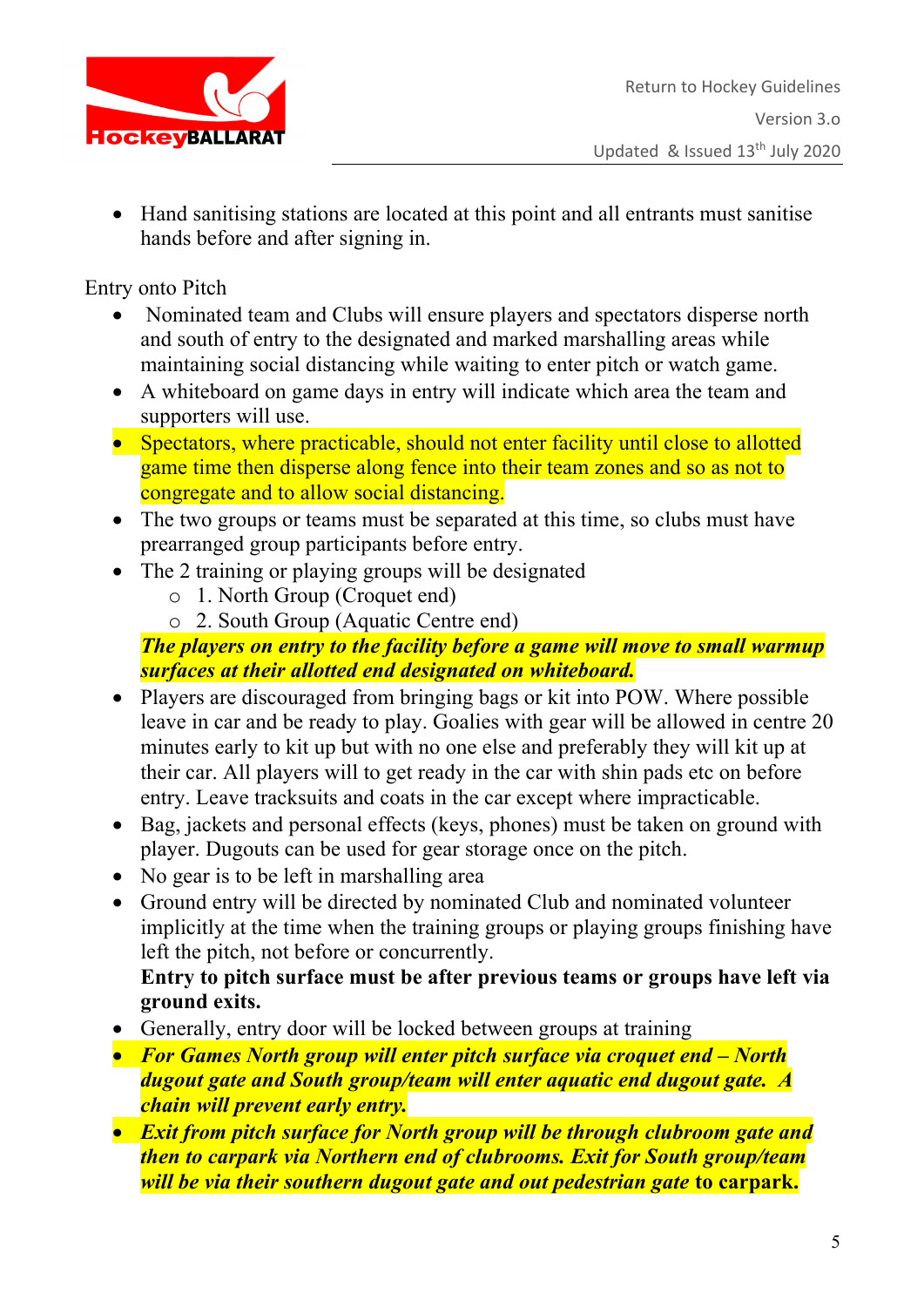

Authorised access to facilities within the venue

- Lights will be managed only by nominated club volunteer
- Dugouts are allowed but social distancing maintained.
- Goals can be moved within the designated training zone
- Changerooms will unavailable during this time and will remained locked.
- Toilets will be open in alleyway and surfaces wiped over in between sessions with disinfectant and facilities cleaned and maintained weekly as normal.
- Clubrooms are closed and no access is allowed unless specifically booked with Secretary Judith or through booking system prior to use. Examples of sanctioned use:
	- o For meetings- prebooked
	- o For adult supervised child minding on game and training days
- Access for volunteer for entry and setup to clubrooms to switch alley lights on and source setup equipment.
- No taps are to be used to fill water bottles

## **First Aid**

- Defibrillator can be accessed via key to centre and is located in changeroom as signage indicates.
- Groups must bring own first aid kit.
- Ice will be available at the Tech bench.
- Any injury will be treated on the pitch or the injured person should leave centre to seek treatment. No treating to be in changerooms, dugouts or toilets. Normal blood rules apply with washing of area allowed as per normal. But injured person must leave ground for substantive treatment.

## **General Hygiene and Cleaning Measures**

HB will ensure a thorough cleaning before returning to play and will maintain a standard clean weekly. However, it is requirement that shared facilities surfaces be disinfected regularly. HB will instruct on minimum requirement and how (appendix 2)

- For ease HB has set that regular wipe down with disinfectant/detergent will occur at the end of each training group by that finishing group of volunteers.
- Disinfectant will be provided in entry way as will disposable wipe cloths and disposable gloves.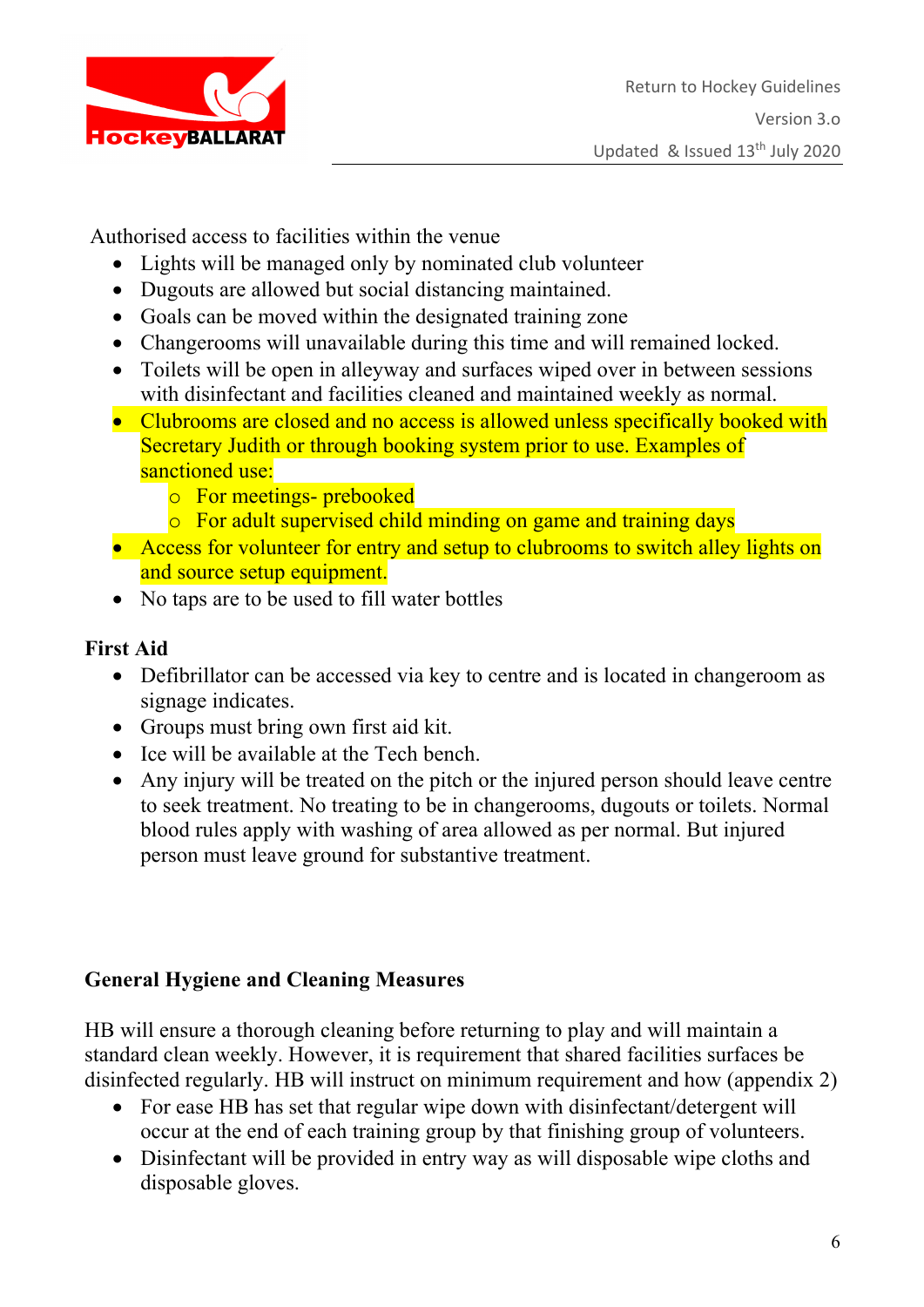

- Club completing a group training session or the nominated team on game day will be responsible for the following without exception:
	- o Toilets all surfaces including bench and sink, toilet seat and buttons to be wiped down and cloth disposed
	- o All door handles in and out of centre, toilet handles, sanitising dispensers, gates in and out of ground
- Each clean between groups and games must be recorded in the supplied cleaning register.

Personal hygiene

- Shower at home prior to training and wear clean clothing
- Shower at home after training and wash clothing to reduce transmission risks
- Wash your hands before and after training. Importantly sanitise hands at sanitising station on entering by designated entry
- Take care to store your mouth guard appropriately when not in use and importantly don't rinse it in public or on the ground
- Do not share sticks, clothing, towels etc
- Bring your full water bottle to training with your name clearly visible on the bottle.
- Participants must not share water bottles. Water fountains will not be available at POW facility and neither will be the taps
- Use hand sanitiser when entering the pitch and at the and as required during your training session using coaches pitch bottle
- If using toilet wash hands with soap and water (20 sec standard) after and use paper towel to dry and open door with used towel before disposing in bin.

# **Hockey Activities**

## **Training Sessions**

- Training drills are allowed in small groups (not more than 20 people plus a coach and assistant or the minimum number of support staff reasonably required to manage the activity) and social distancing rules must be observed.
- Hockey pitch will be divided into two zones which can host  $\frac{20}{20}$  participants  $+1$ coach and 1 assistant per zone or allotted team number on game days. Groups of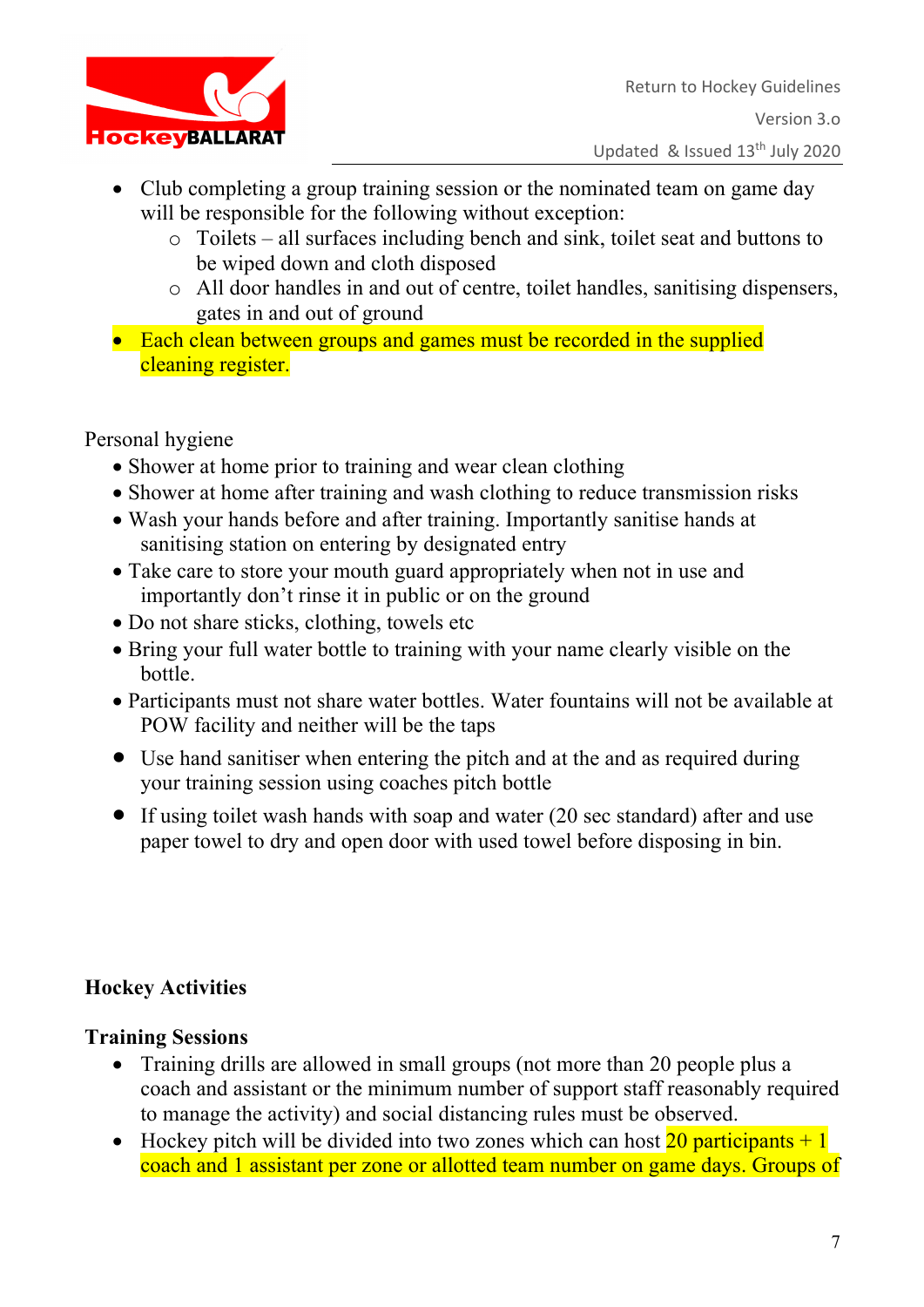

 $20$  should not mix with each other and should remain constant, with participants avoiding swapping between groups.

- The centre line designates separation of 2 zones. Balls should be retrieved from the zone by people in that zone where the balls stops.
- Ideally, please leave a 5m space between the zones each side of centre line at training.
- Parents and guardians taking children to and from training and competition are required to follow the Chief Health Officers' Directions for public gatherings and maintain physical distancing of 1.5 metres at all times in POW surrounds.

There is a designated area for viewing for spectators or parents at POW under these guidelines.

- Parents, guardians or other children that remain with their participants during participation, will be considered part of the group up to 20 people, unless they are formally coaching or instructing the activity.
- Wherever possible, parents/guardians are encouraged to remain in their cars while waiting for their children at training.
- Training start and finish times will be set by clubs within their standard training times.
- No high fives, handshakes, spitting or contact.
- Where more than one group is using the pitch, there must be a scheduled gap between the end time of game or training for one group and the start time of the subsequent group or game to allow players on the pitch to exit through the designated exit point, to avoid congestion.
- Entry onto pitch must be controlled to maintain social distancing onto each end of pitch through the 2 entry points
- Coaches will:
	- o Reiterate social distancing rules at the start of each session and while off the pitch
	- o Ensure there is no standing around close to other participants during or in between drills or as a substitute in a game.
	- o Have a container of hand sanitiser on pitch with them for players to use during and at conclusion of training
- Once the session concludes, game or training participants should leave POW park immediately, directly to the car park using the designated exit gate. *No lingering or hanging out within confines of POW park and outside in carpark. Please observe social distancing requirements including group numbers and 1.5 m spacing at all times.*

To minimise unnecessary contact to reduce the risk of infection the AIS Framework recommends the following approach to training and playing games.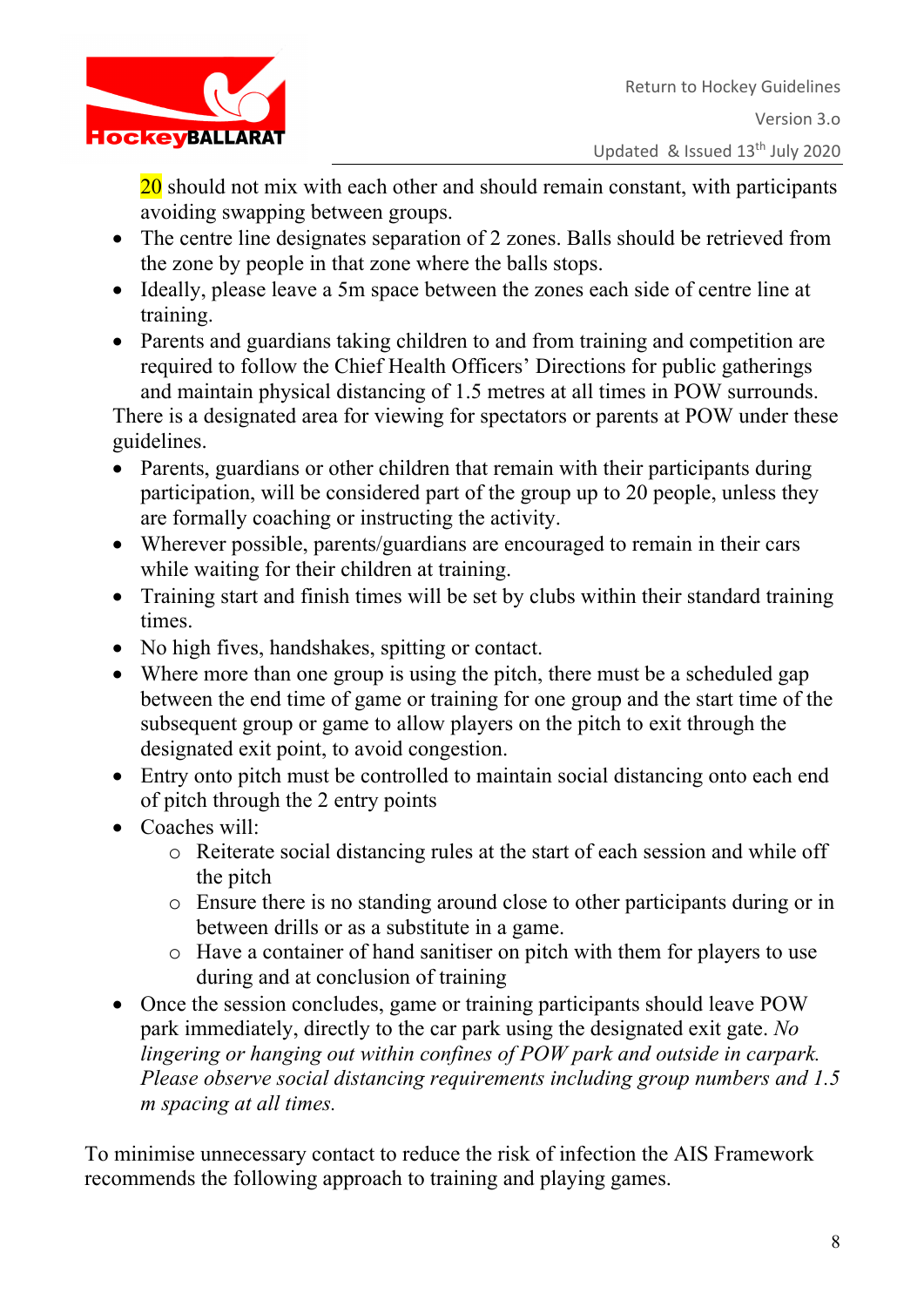

#### **'get in, train, get out' HB Guidelines endorse the AIS approach AIS Framework**

#### **Competition – Game Days**

Competition will be allowed as directed by state health authorities and as advised by HV.

- Full competition rules will apply for games.
- Warmup and dugout areas are designated for teams entering on whiteboard. Players with their gear are to immediately head to that area.
- No hugging, spitting or high fives will be allowed.
- Short corner masks must not be shared, one mask one player.
- No shared drink bottles
- Pitch access is controlled, with all players allowing previous game players to pack up out of dugout and leave the pitch surface before entering.
- Players finishing game must pack up and leave facility as quickly as practicable.

#### *"get in, play and get out" AIS recommendation*

- Injuries will be treated on the ground and if substantive treatment is required, they should vacate facility.
- Ice is available at Tech bench
- Tech bench pitch gate is to be used for umpires only on game days
- Spectators are to be in team area and separated in no more than ten with social distancing
- For junior U11's and sixers the pitch surface will be crowded so social distancing must be maintained and coaches and helpers have to be on their toes.
- Bumper sides will not be used in 2020 for Sixers
- Club COVID officers are responsible for training of game day volunteers in these guidelines

### **Equipment**

- Hockey equipment such as hockey sticks, masks, and goalkeeper gear must not be shared
	- o Short corner masks must be sanitised and be dry between games and must not be shared during games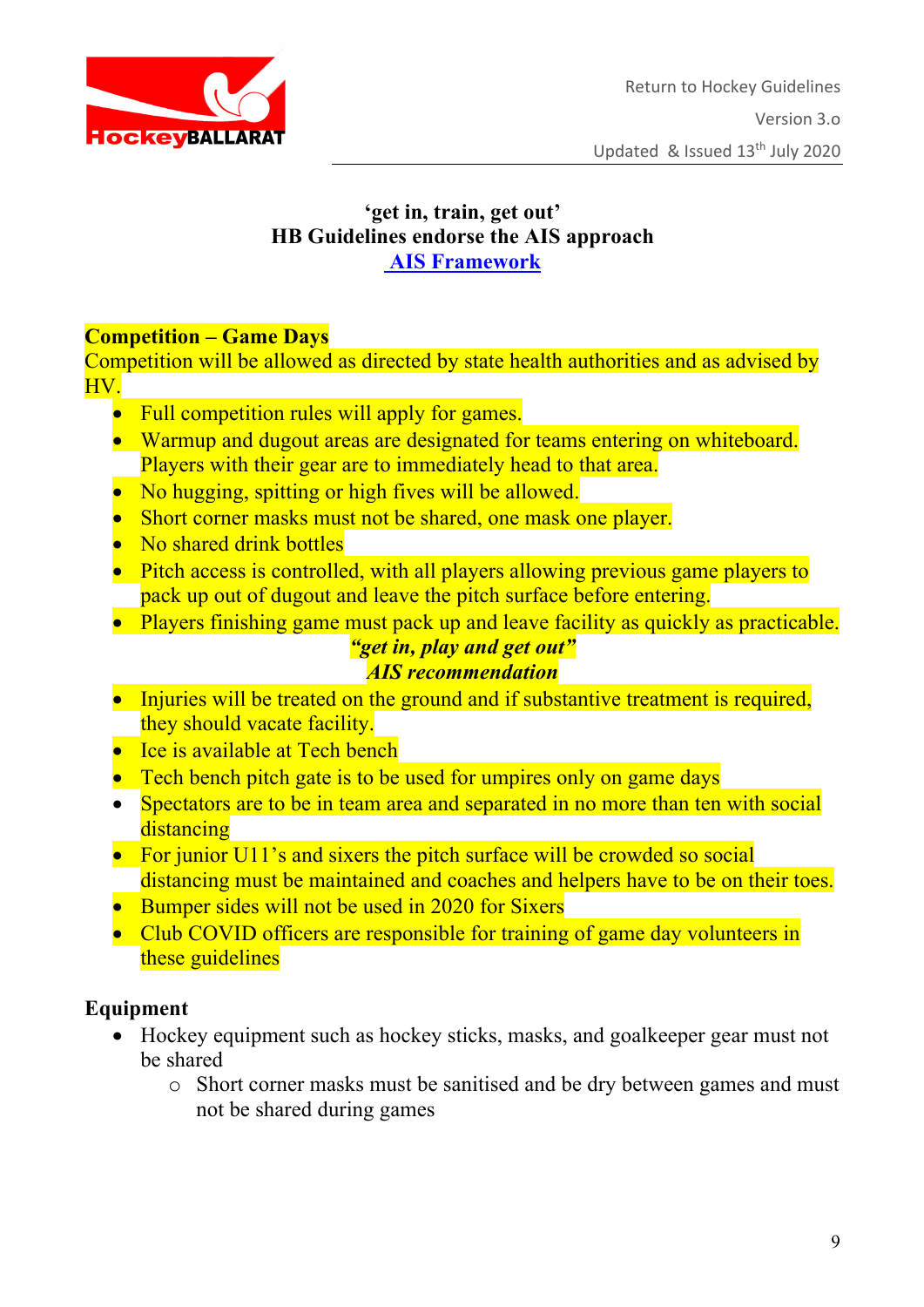

- *Playing rules will include 1. It is mandatory that just one player uses a particular mask during game 2. Umpires will allow player and their mask to sub into game for corners*
- Club hockey balls and cones/markers can be used if cleaned and disinfected following use and prior to being used again for another session with a different group of 20.
- Clubs can use cleaning products that are antiviral, meaning it can kill the virus, such as chlorine-based disinfectants or freshly made diluted bleach solution in accordance with Department of Health guidelines. Appendix 1 or click here Cleaning Link
- Always follow the manufacturers guidelines for the correct mixture when working with chemicals1
- Wash equipment (such as balls, markers etc) in the cleaning mixture, leaving it on for at least ten minutes, before rinsing and drying. *Note: This requirement will usually prevent different club training groups using same equipment, so always have split separate sets of gear to supply back to back sessions while disinfecting a set.*